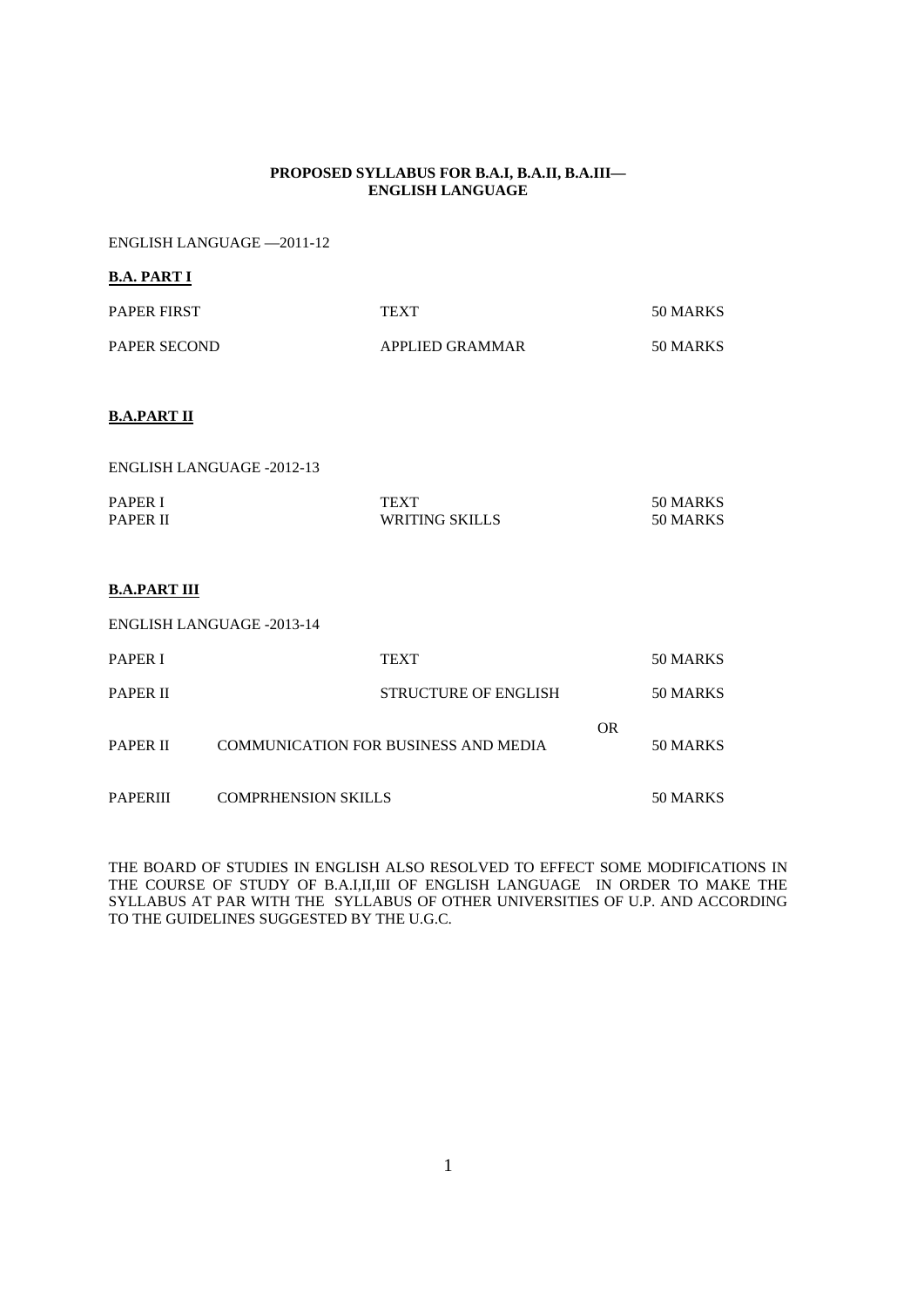**B. A. I** 50 MARKS

## ENGLISH LANGUAGE PAPER FIRST

#### **TEXT**

CIVILIZATION AND HISTORY C.E.M. JOAD THE FUN THEY HAD ISAAC ASIMOV AN OBSERVATION AND AN EXPLANATION DESMOND MORRIS A ROBOT ABOUT THE HOUSE M.W.THRING A WRONG MAN IN WORKERS' PARADISE RABINDRANATH TAGORE USING LAND WISELY L. DUDLEY STAMP

## COLLECTION OF SHORT STORIES **GENERAL STUDY**

- 1. GUY DE MAUPASSANT THE DIAMOND NECKLACE
- 
- 
- 
- 
- 6. LEO TOLSTOY THREE QUESTIONS
- 7. SOMERSET MAUGHAM THE LUNCHEON
- 2 .R.K.NARAYAN AN ASTROLOGER'S DAY 3. MULK RAJ ANAND A PAIR OF MUSTACHIOS 4. O'HENRY THE GIFT OF THE MAGI 5. R.N.TAGORE THE HOME-COMING

| <b>OUESTION NO. 1, 2, 3</b> | THREE QUESTIONS BASED ON THE TEXT WILL BE ASKED TO TEST THE<br>UNDERSTANDING OF THE ESSAYS PRESCRIBED. |                   |
|-----------------------------|--------------------------------------------------------------------------------------------------------|-------------------|
|                             |                                                                                                        | $10X3 = 30$ MARKS |
| <b>OUESTION NO. 4.</b>      | WILL BE ASKED FROM THE STORIES PRESCRIBED                                                              | 10 MARKS          |
| <b>OUSTION NO. 5</b>        | WILL BE THE PRACTICAL GRAMMAR BASED ON THE TEXT PRESCRIBED.                                            |                   |

10 MARKS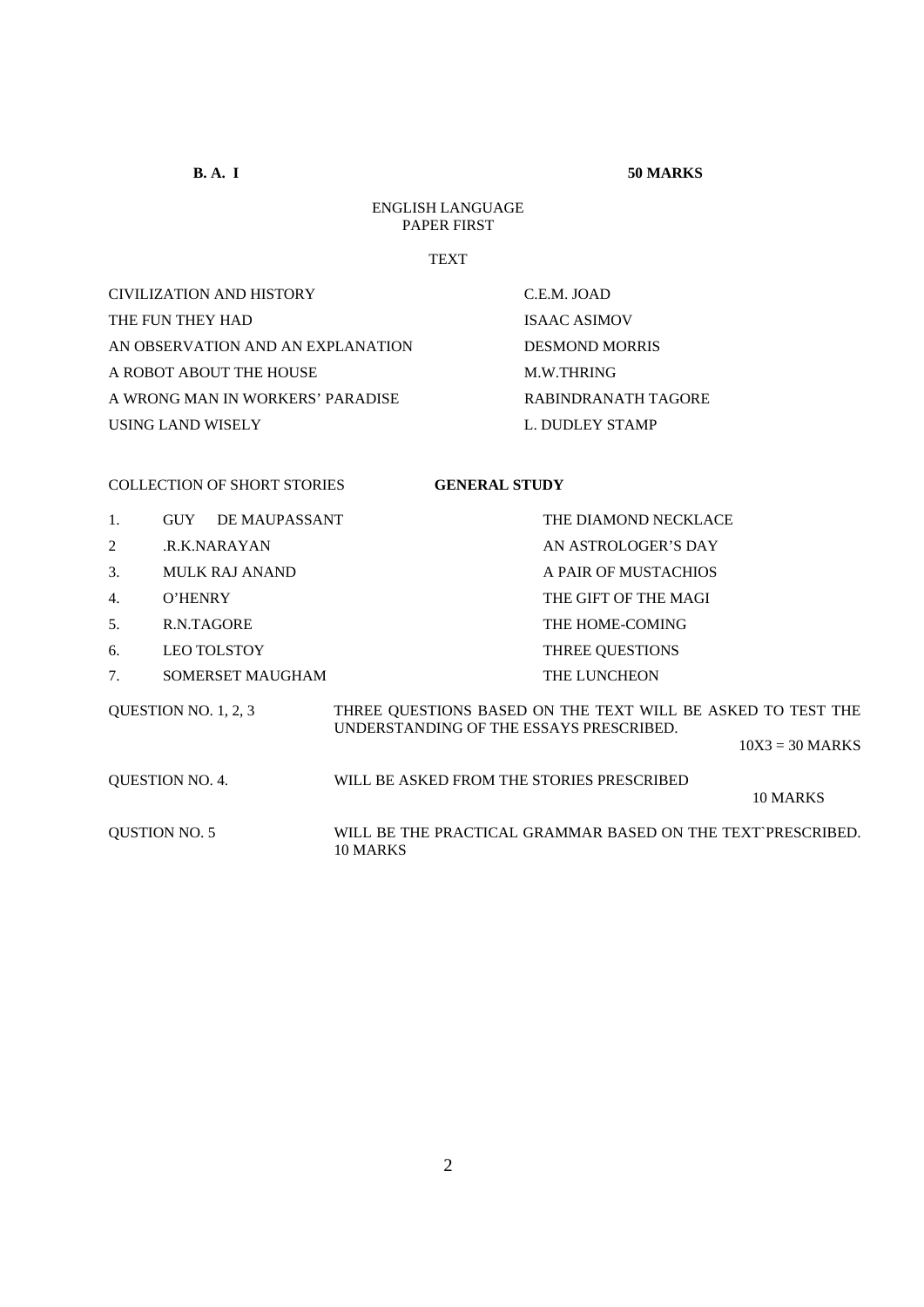## **B.A.I 50 MARKS**

### ENGLISH LANGUAGE PAPER SECOND

#### APPLIED GRAMMAR

| 0. NO. 1 | PASSAGE FOR PRECIS WRITING                            |    |
|----------|-------------------------------------------------------|----|
| Q. NO. 2 | <b>TRANSLATION OF A PASSAGE FROM HINDI TO ENGLISH</b> | 15 |
|          |                                                       | 10 |
| O. NO. 3 | APPLIED GRAMMAR                                       |    |
|          | <b>NARRATION</b>                                      |    |
|          | USE OF TENSES                                         |    |
|          | USE OF INFINITIVE, GERUND, PARTICIPLE                 |    |
|          | <b>CONDITIONAL SENTENCES</b>                          |    |
|          | RIGHT USE OF WORDS                                    |    |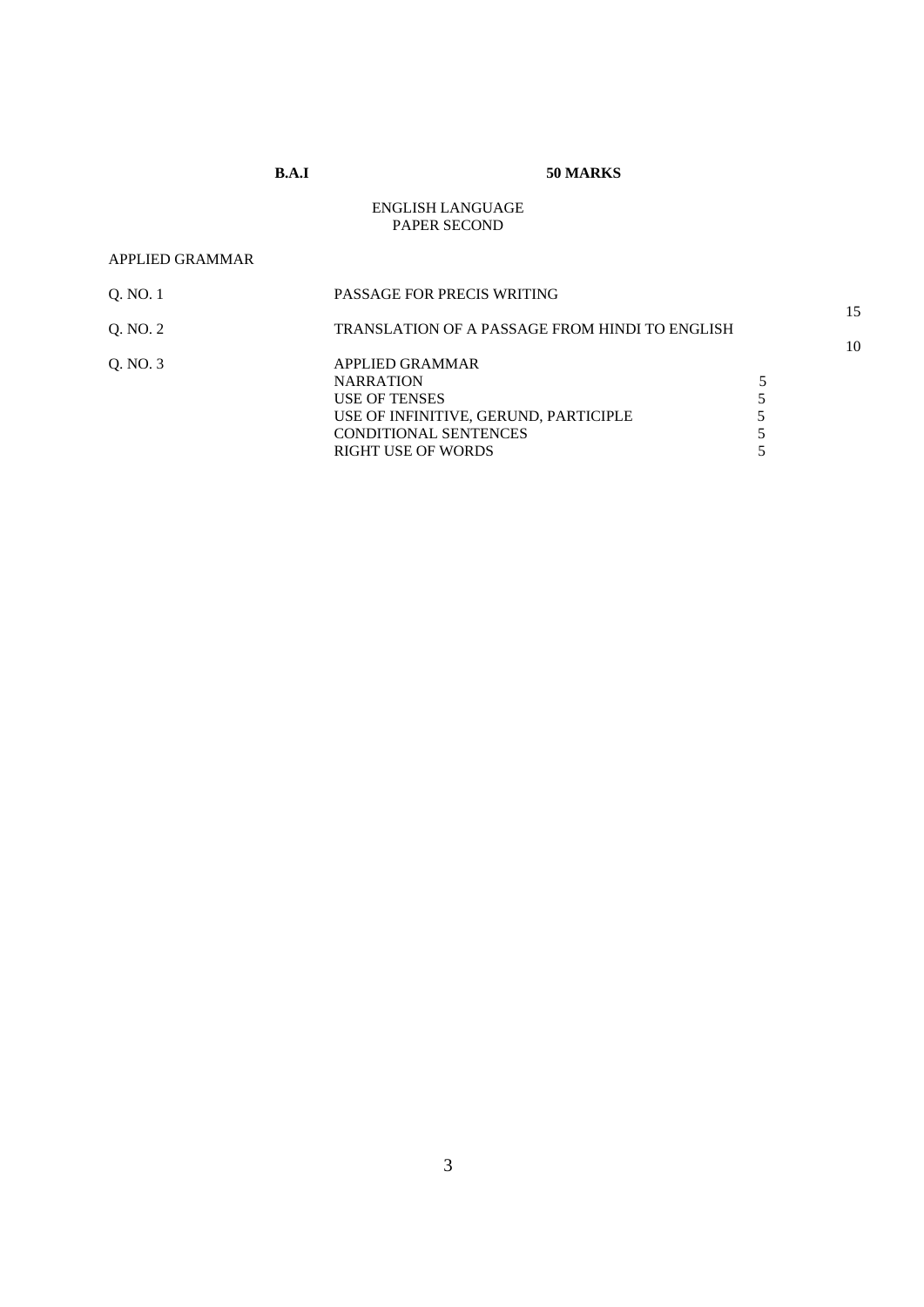## **B.A.PART II** 50 MARKS

## ENGLISH LANGUAGE PAPER FIRST

#### TEXT

#### THE FOLLOWING ESSAYS ARE PRESCRIBED AS SPECIMEN OF PROSE FOR DETAILED STUDY

| WORK AND PLAY                                |                                              | <b>HERBERT READ</b>                                                                                                                            |
|----------------------------------------------|----------------------------------------------|------------------------------------------------------------------------------------------------------------------------------------------------|
| THE LAWS OF NATURE                           |                                              | <b>J.B.S. HALDANE</b>                                                                                                                          |
| INDIVIDUALS AND MASSES                       |                                              | ALDOUS HUXLEY                                                                                                                                  |
| <b>CHILDREN AT PLAY</b>                      |                                              | <b>RUMER GODDEN</b>                                                                                                                            |
| <b>SYMPTOMS</b>                              |                                              | <b>JEROME K. JEROME</b>                                                                                                                        |
| <b>HOW TO AVOID FOOLISH OPINIONS</b>         |                                              | <b>BERTRAND RUSSELL</b>                                                                                                                        |
| <b>GEORGE ORWELL</b><br>QUESTION NO. 1, 2, 3 | <b>NOVELLETE</b><br><b>FOR GENERAL STUDY</b> | <b>ANIMAL FARM</b><br>WILL BE ASKED FROM THE TEXT TO TEST THE UNDERSTANDING OF THE<br>ESSAYS PRESCRIBED. NO PASSAGES FOR EXPALANATIONS WILL BE |
|                                              | ASKED.                                       | $10X3 = 30$                                                                                                                                    |
| <b>OUESTION NO. 4.</b>                       | WILL BE BASED ON THE PRESCRIBED NOVEL.       |                                                                                                                                                |
| <b>OUESTION NO. 5.</b>                       |                                              | 10 MARKS<br>WILL BE BASED ON THE GRAMMAR RELATED TO THE TEXT TO TEST THE<br>UNDERSTANDING OF THE LANGUAGE, SYNTAX, TENSES ETC.                 |

10 MARKS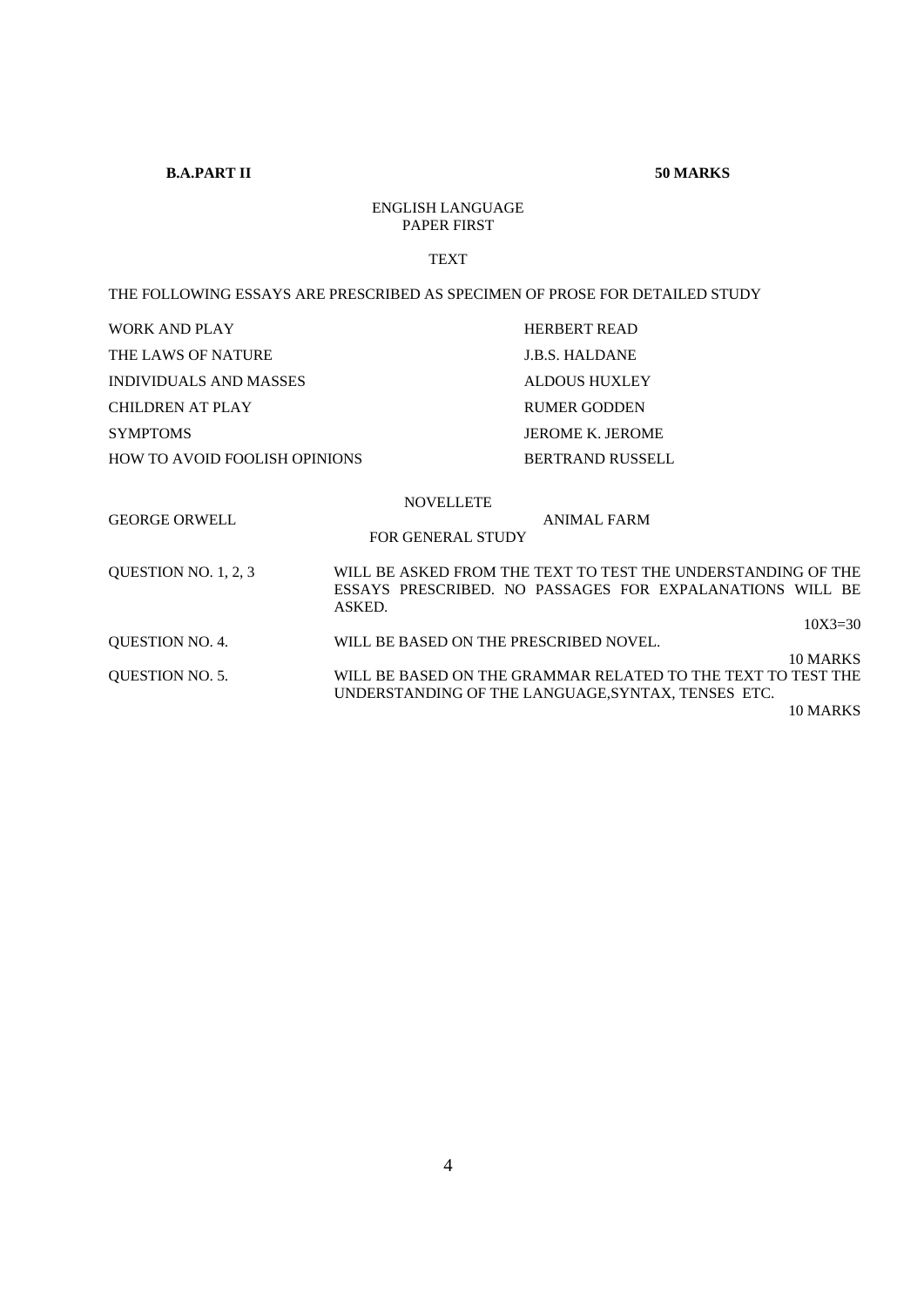**B.A.PART II** 50 MARKS

## ENGLISH LANGUAGE

### PAPER SECOND

## WRITING SKILLS

| 1. ESSAY WRITING         | TESTING THE SKILL OF DEVELOPING AN IDEA |          |
|--------------------------|-----------------------------------------|----------|
|                          |                                         | 10 MARKS |
| 2. LETTER WRITING        | FORMAL AND INFORMAL LETTERS             |          |
|                          |                                         | 10 MARKS |
| 3. JOURNALISTIC WRITING  | REPORT, EDITORIAL, OBSERVATIONS         |          |
|                          |                                         | 05 MARKS |
| 4. STORY WRITING         |                                         | 05 MARKS |
| 5. C.V.WRITING           |                                         | 05 MARKS |
| 6. PUNCTUATION           |                                         | 05 MARKS |
| 7. ONE WORD SUBSTITUTION |                                         | 05 MARKS |
| 8. IDIOMS AND PHRASES    |                                         | 05 MARKS |
|                          |                                         |          |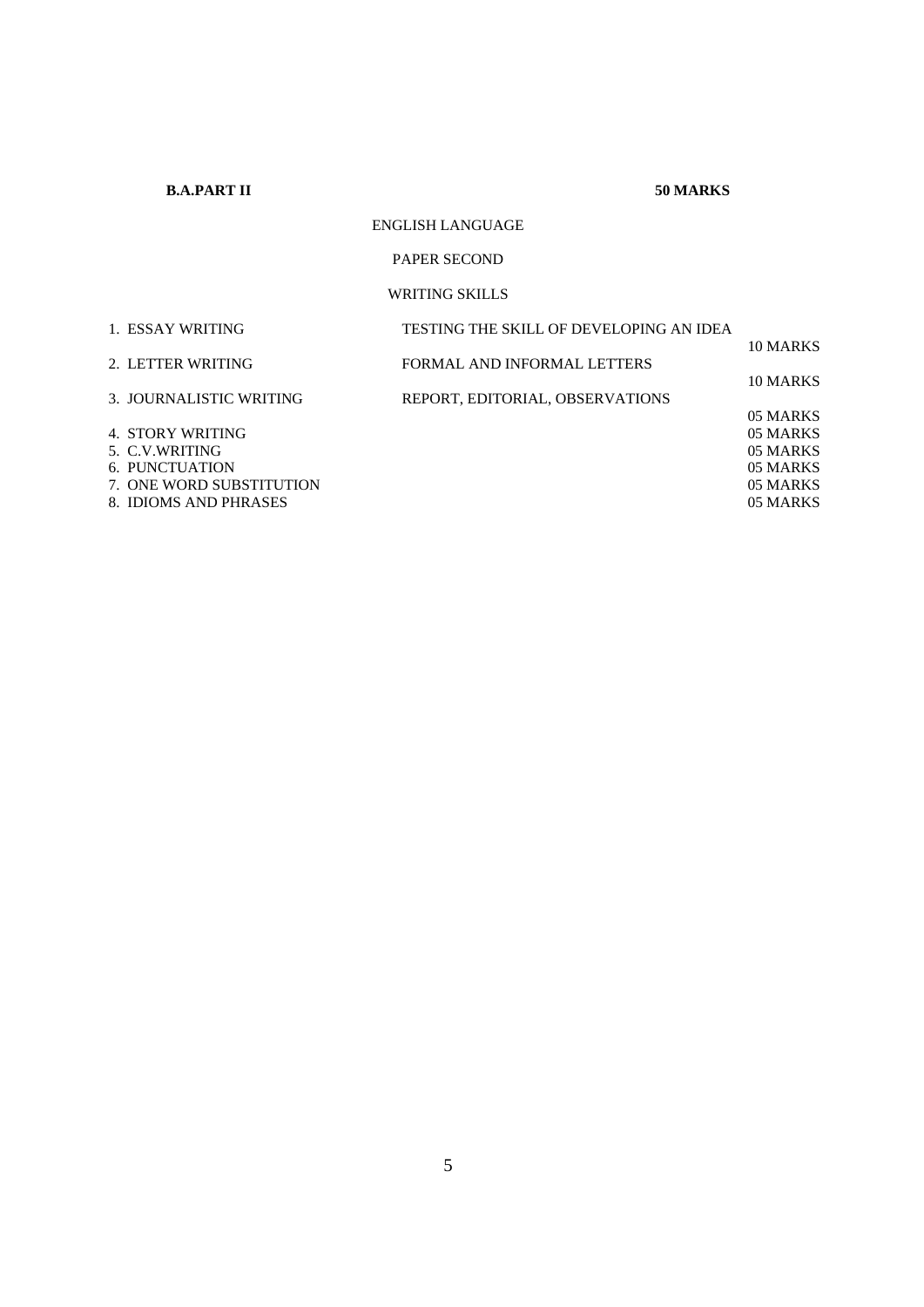#### **B.A. III 50 MARKS**

ENGLISH LANGUAGE FIRST PAPER

#### TEXT

## REPRESENTATIVE ESSAYS FROM INDIAN WRITINGS IN ENGLISH AND LINGUISTIC ANALYSES

| 1. AURUBINDO GHOSH<br>2. R.K.NARAYAN<br>3. M.K.GANDHI<br>4. JAWAHAR LAL NEHRU | <b>ESSENCE OF POETRY</b><br><b>CRIME AND PUNISHMENT</b><br>SPIRITUAL TRAINING<br><b>HOMAGE TO GANDHI</b>    |
|-------------------------------------------------------------------------------|-------------------------------------------------------------------------------------------------------------|
| 5. NEERAD C. CHOWDHURI                                                        | TELL ME THE WEATHER AND I'LL TELL YOU THE MAN                                                               |
| 6. DR.RADHA KRISHNAN                                                          | CLEAN ADVOCATE OF GREAT IDEALS                                                                              |
| OUESTIONS1,2,3,                                                               | WILL BE FRAMED FROM THE TEXT TO TEST THE<br>UNDERSTANDING OF LANGUAGE AND SUBJECT MATTER<br>$10X3=30$ MARKS |
| <b>QUESTION NO.4.</b>                                                         | TWO ANALYTICAL QUESTIONS TO TEST THE REASONING<br>CAPACITY OF THE STUDENTS REGARDING TEXT                   |
|                                                                               | $5+5 = 10$ MARKS                                                                                            |
| <b>OUESTION NO.5.</b>                                                         | WILL BE BASED ON VOCABULARY TEST, REFRAMING OF                                                              |
|                                                                               | SENTENCES FROM THE TEXT, REWRITNG OF THE                                                                    |
|                                                                               | PARAGRAPHS BASED ON THE PRESCIBED TEXT                                                                      |
|                                                                               | 10 MARKS                                                                                                    |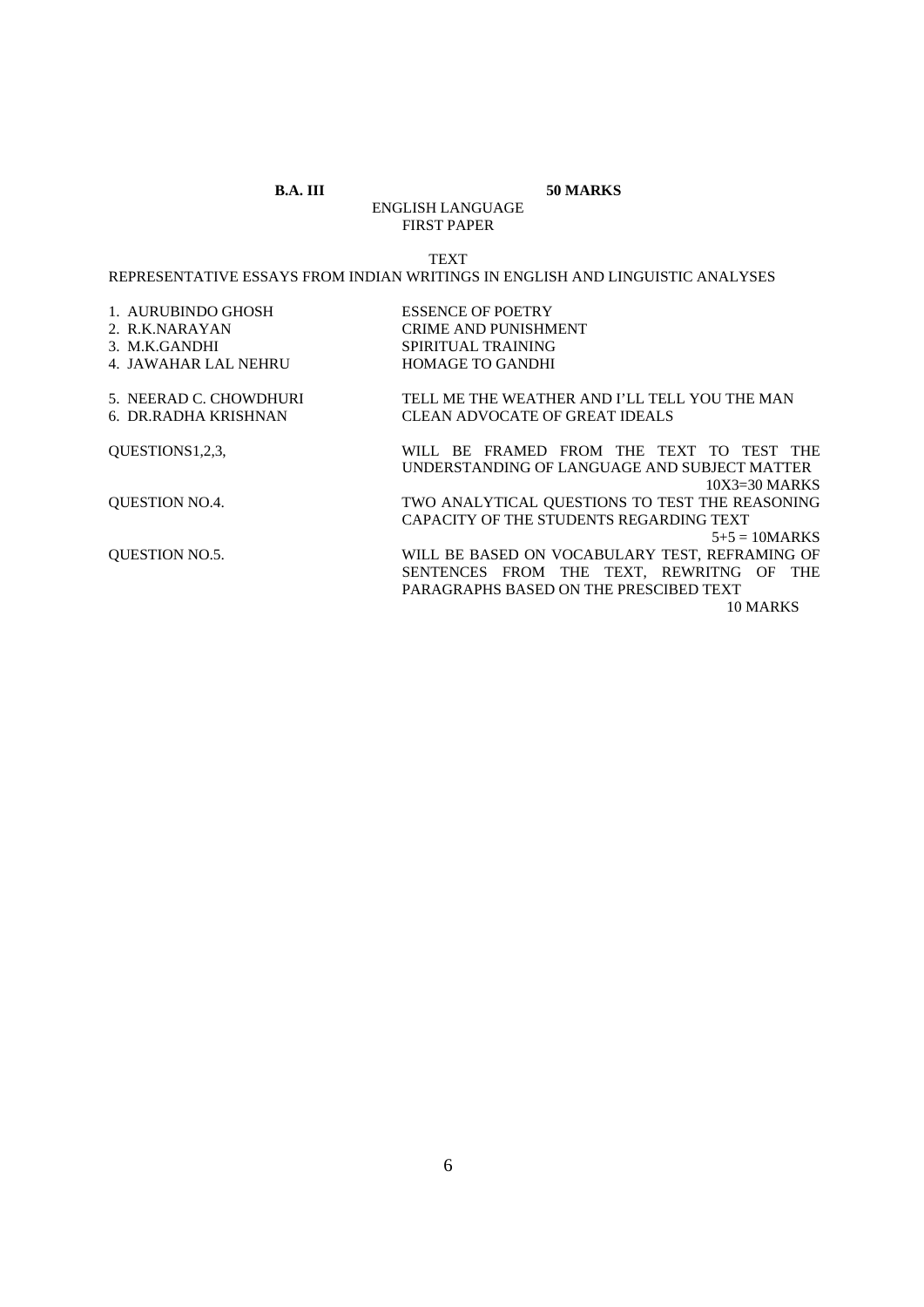**B.A. PART III 50 MARKS** 

*Two papers consisting of two courses of English Language (A & B) have been framed providing a free choice to the students of B. A.III (English Language) to choose any one out of these.* 

#### ENGLISH LANGUAGE SECOND PAPER (A) STRUCTURE OF ENGLISH

- 1. PHONOLOGY OF ENGLISH
	- A. VOWELS & CONSONANTS
	- B. PHONEMES & ALLOPHONES
	- C. WORD ACCENT

## 2. MORPHOLOGY AND SYNTAX

- A. MORPHEMES & ALLOMORPHS
- B. PROCESS OF WORD FORMATION
- C. STRUCTURE OF NOUN PHRASE & VERB-PHRASE
- 3. TRANSLATION METHODS
- 4. CONCEPT OF REGISTER
- 5. LANGUAGE FAMILIES, CHARACTERISTICS OF OLD ENGLISH, MIDDLE ENGLISH, MODERN ENGLISH, BORROWINGS IN ENGLISH

OR

#### **B.A. PART III 50 MARKS** PAPER SECOND (B) COMMUNICATION FOR BUSINESS AND MEDIA

| 1. BASIC COMMUNICATION     | CONCEPT, NATURE AND FEATURES OF COMMUNICATION,<br>DISTICTION BETWEEN GENERAL AND<br><b>TECHNICAL</b><br><b>COMMUNICATION</b> |
|----------------------------|------------------------------------------------------------------------------------------------------------------------------|
|                            | 10 MARKS                                                                                                                     |
| 2. BUSINESS COMMUNICATION  | <b>REPORT</b><br>WRITING.<br><b>REPORT</b><br><b>PROJECT</b><br>WRITINGFUNDAMENTALS OF DOCUMENTATION                         |
|                            | 10 MARKS                                                                                                                     |
| 3. LANGUAGE SENSITIVITY    | <b>POLITICALY</b><br><b>COMMUNICATION</b><br>CROSS-CULTURAL<br>CORRECT COMMUNICATION                                         |
|                            | 10 MARKS                                                                                                                     |
| 4. MEDIA AND COMMUNICATION | WRITING FOR PRINT MEDIA<br>10 MARKS                                                                                          |
| 5. WRITING FOR ELECTRONIC  | RADIO AND TELEVISION                                                                                                         |
| <b>MEDIA-</b>              | 10 MARKS                                                                                                                     |

### **B.A. III** 50 MARKS

#### ENGLISH LANGUAGE

#### PAPER III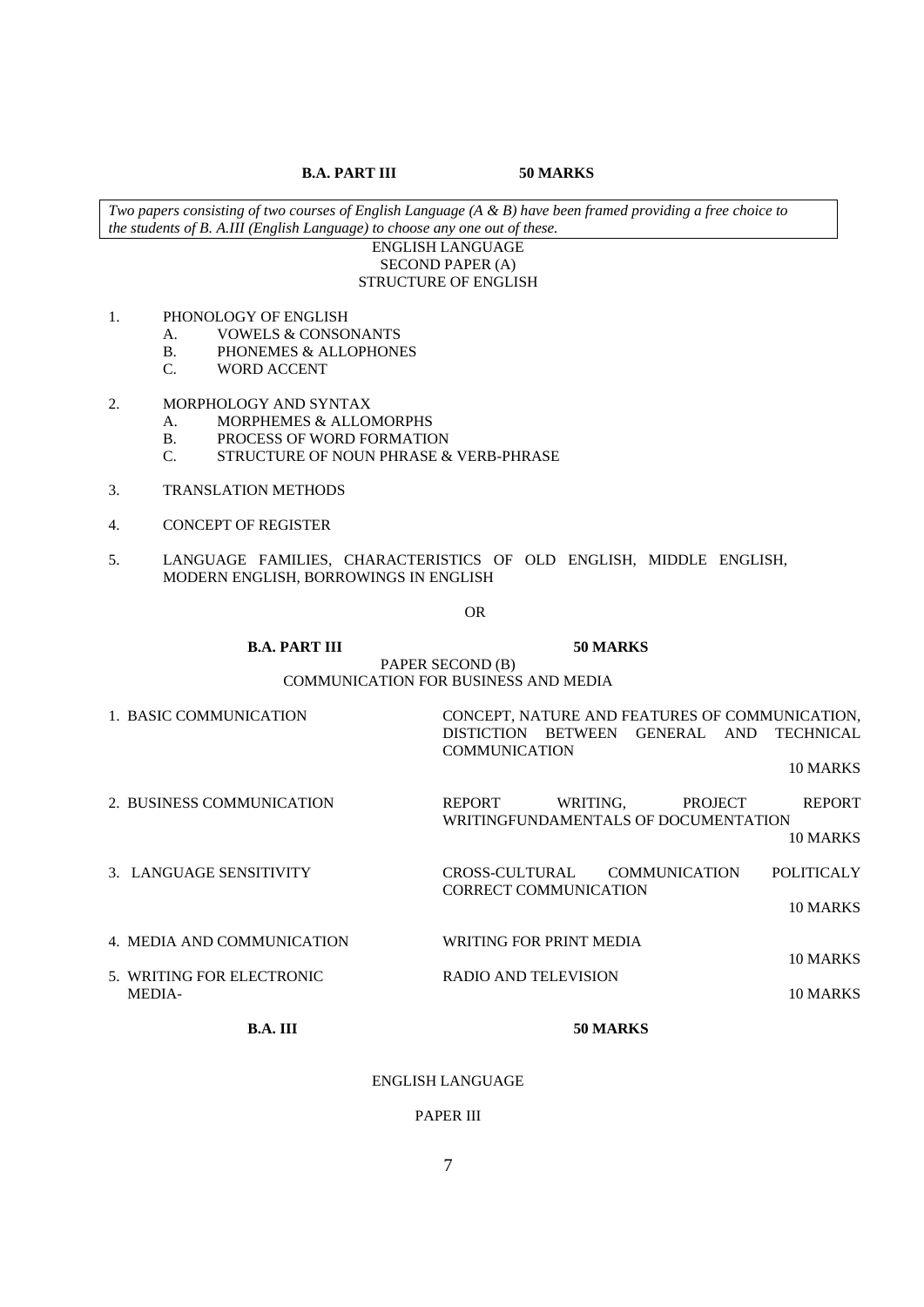#### **COMPREHENSION SKILLS**

THE SUBJECT CONTENT OF THIS PAPER HAS BEEN DESIGNED KEEPING IN VIEW THE NEED OF STUDENTS WHO WISH TO APPEAR IN COMPETITIVE EXAMINATIONS AFTER GRADUATION. THE SYLLABUS WILL HELP THEM IN PREPARING FOR THE COMPETITIONS WHERE APTITUDE OF ENGLISH LANGUAGE IS TESTED

1. COMPREHENSION 20 MARKS

2.VERBAL LOGIC AND REASONING 10 MARKS

3.GRAMMAR AND USAGE 10 MARKS APPLICATION OF GRAMMATICAL RULESAND EMPHASIS ON CORRECT USAGE

4.PARA JUMBLES 10 MARKS TO CHECK LOGICAL REASONING ALONGWITH GOOD UNDERSTANDING OF THE LANGUAGE